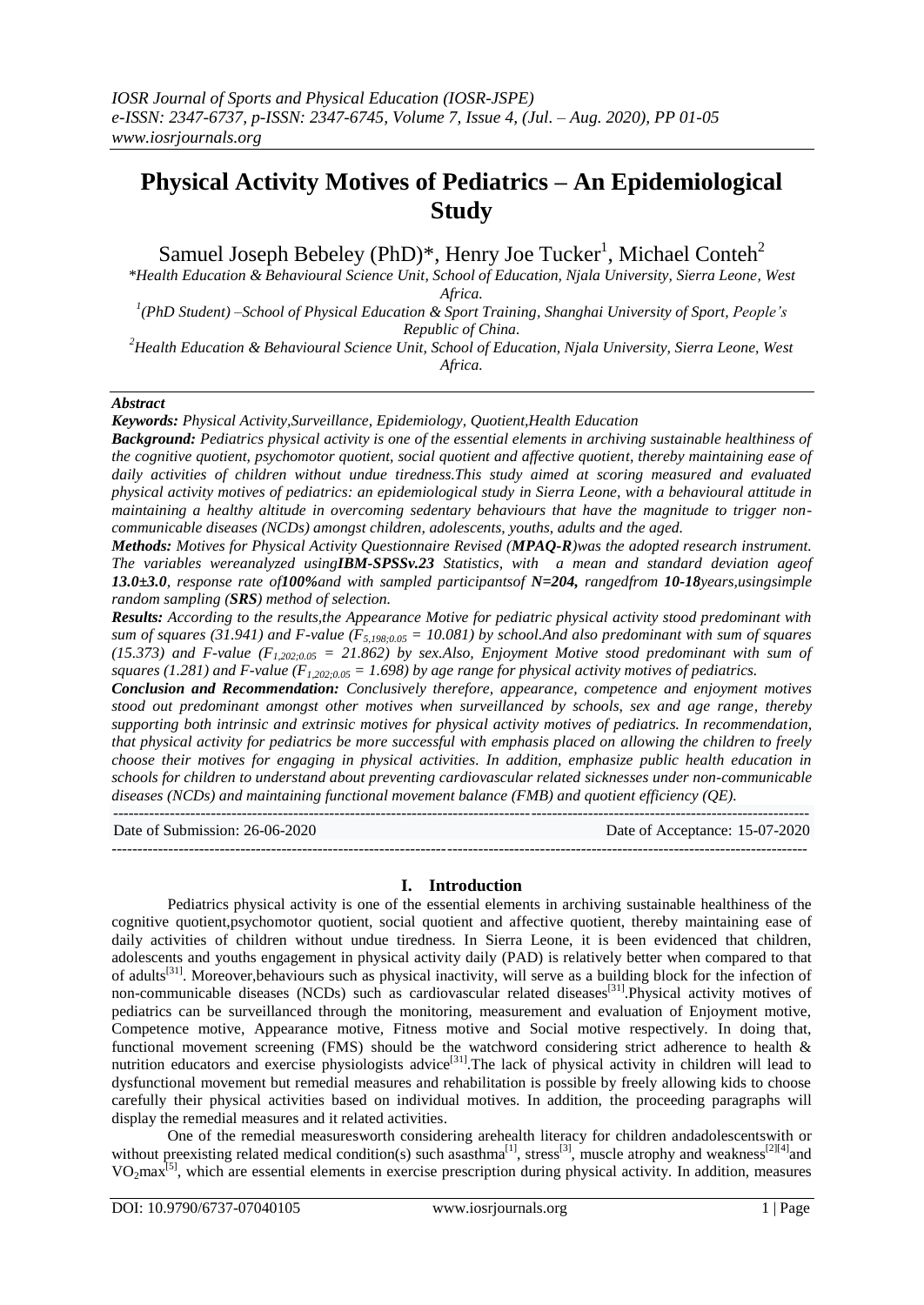worth considering are public health education<sup>[6][22][25]</sup>, health extensionservices<sup>[7]</sup> andphysical activity epidemiology<sup>[8][29][30]</sup>, for the realization of children's physical activity motives.Another remedial measures worth considering areprogrammes in physical education<sup>[9]</sup>, public health and physical education<sup>[26]</sup>, health and physical education<sup>[27]</sup>, physical education literacy<sup>[10]</sup>, individual physical and mental health<sup>[11]</sup>, ageing processes<sup>[18][12][20]</sup>, health education strategy<sup>[13]</sup>, physical activity balanced decisionand self-efficacy<sup>[14][15][23]</sup>. In addition, other measures worth considering are programmes in observing leisure time<sup>[16]</sup>, physical activity behavioural regulation<sup>[19]</sup> sports injuriesprevention<sup>[17]</sup>, physical literacy<sup>[24]</sup>, physical activity motives and behavioural regulation<sup>[19]</sup> motivation<sup>[28][21]</sup>, which will serve as a prerequisite for the sustainability of children's physical activity motives.This study aimed at scoring measuredand evaluated physical activity motives of pediatrics: an epidemiological studyin Sierra Leone,with a behavioural attitude in maintaining a healthy altitude in overcoming sedentary behaviours that have the magnitude to trigger non-communicable diseases (NCDs) amongst children.

# **II. Materials And Methods**

## *Respondents*

The survey researchsampled participants oftwo hundred and four(**N=204)**,witha mean and standard deviationageof **13.0±3.0** with a **100%**response rateandwith an age range of1**0-16** years,selected using a process of simple random sampling **(SRS)**strategy, mainlyamongstSix JSS (JuniorSecondary School) Pupilsin Bo.

### *Instrumentation*

Motives for Physical Activity Questionnaire Revised (**MPAQ-R**) was the adopted research instrument used in the research, with evidence of validity and reliability supported by test retest reliability of Cronbach's Alpha Reliability of  $(0.760)$ , which was previously used by Bebeley et al.<sup>[7][21]</sup>

#### *Procedure*

The measuring and scoring of the survey research for participants took place individually in the school compound using theprocedural instructions provided for by the survey research instrument, using thecensus survey pro and entry (**CSPro &Entry**) systemssoftware application installed ontablets, smart phones and computers accordingly.

#### *Analysis*

An inferential Statistics of Non-Parametric Testsusing the tool of Analysis of Variance (**ANOVA**) and DescriptiveStatistical Tests from **IBM-SPSSv.23** Statistics were utilised to compute the data, analyzeand compare the survey research findings at significant value**P<0.05.**

#### **III. Results**

The Analysis of Variance (**ANOVA**)statistics of **Physical Activity Motives (PAM)**by all schools: Appearance Motive stood predominant with sum of squares (31.941) and F-value( $F_{5,198;0.05} = 10.081$ )and Social Motive stood less dominant with sum of squares (0.201) and F-value ( $F_{5,198;0.05} = 1.192$ ). In addition, Bo Schoolscored highest for Competence and Enjoyment Motiveswith a meanvalue (7.35) each and Milton Comprehensivescored lowest for Competence and Enjoyment Motives with a meanvalue (7.03)eachas in tables 1&2.

| Table 1: Physical Activity Motives (PAM) of Pediatrics by School (N=204) |                                                |    |             |        |         |  |  |  |
|--------------------------------------------------------------------------|------------------------------------------------|----|-------------|--------|---------|--|--|--|
| <b>Motives for Physical Activity</b>                                     | <b>Analysis of Variance (ANOVA) Statistics</b> |    |             |        |         |  |  |  |
| Epidemiology                                                             | Sum of Squares                                 | df | Mean Square |        | Sig.    |  |  |  |
| Enjoyment                                                                | 2.706                                          |    | .541        | .710   | .616    |  |  |  |
| Competence                                                               | 2.294                                          |    | .459        | .656   | .657    |  |  |  |
| Appearance                                                               | 31.941                                         |    | 6.388       | 10.081 | < 0.001 |  |  |  |
| <b>Fitness</b>                                                           | .510                                           |    | .102        | 1.063  | .382    |  |  |  |
| Social                                                                   | .201                                           |    | .040        | 1.192  | .314    |  |  |  |

|            |                                                      | <b>ANOVA Descriptive Statistics</b> |      |           |             |       |  |  |
|------------|------------------------------------------------------|-------------------------------------|------|-----------|-------------|-------|--|--|
|            | <b>Motives for Physical Activity</b><br>Epidemiology |                                     |      | Standard  | 95%-CI-Mean |       |  |  |
|            |                                                      | n                                   | Mean | Deviation | Lower       | Upper |  |  |
| Enjoyment  | ORS-Bo                                               | 34                                  | 7.06 | .239      | 6.98        | 7.14  |  |  |
|            | Methodist Girls-Bo                                   | 34                                  | 7.24 | .781      | 6.96        | 7.51  |  |  |
|            | CKC-Bo                                               | 34                                  | 7.06 | .239      | 6.98        | 7.14  |  |  |
|            | Bo School-Bo                                         | 34                                  | 7.35 | 1.889     | 6.69        | 8.01  |  |  |
|            | Milton Comprehensive-Bo                              | 34                                  | 7.03 | .171      | 6.97        | 7.09  |  |  |
|            | $UCC-B0$                                             | 34                                  | 7.15 | .500      | 6.97        | 7.32  |  |  |
| Competence | ORS-Bo                                               | 34                                  | 7.29 | .719      | 7.04        | 7.54  |  |  |
|            | Methodist Girls-Bo                                   | 34                                  | 7.29 | .629      | 7.07        | 7.51  |  |  |
|            | CKC-Bo                                               | 34                                  | 7.18 | .521      | 6.99        | 7.36  |  |  |
|            | Bo School-Bo                                         | 34                                  | 7.35 | 1.555     | 6.81        | 7.90  |  |  |
|            | Milton Comprehensive-Bo                              | 34                                  | 7.03 | .171      | 6.97        | 7.09  |  |  |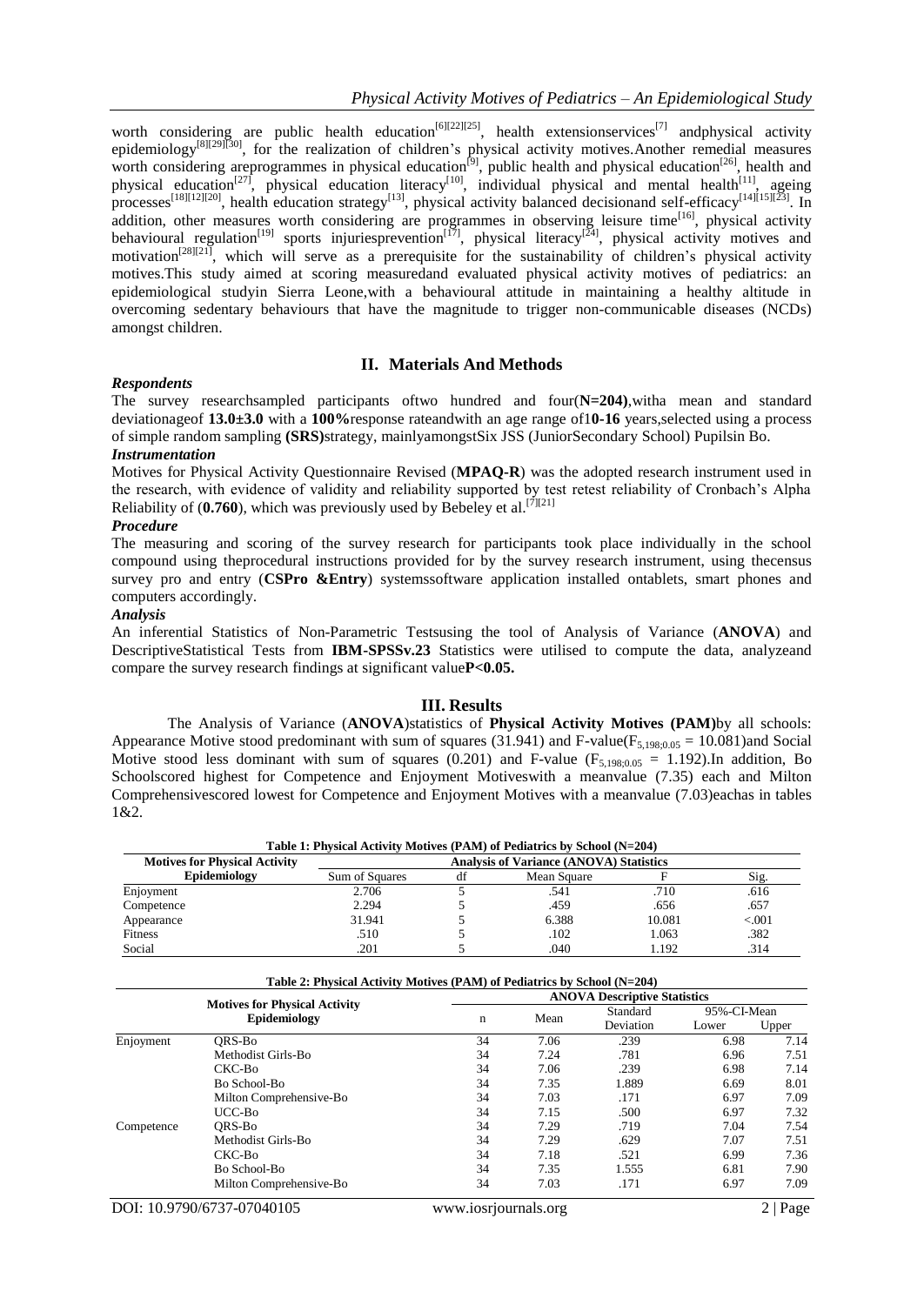| UCC-Bo             | 34 | 7.26                                                                          | .751      | 7.00 | 7.53                                                               |
|--------------------|----|-------------------------------------------------------------------------------|-----------|------|--------------------------------------------------------------------|
| ORS-Bo             | 34 | 6.15                                                                          | .500      | 5.97 | 6.32                                                               |
| Methodist Girls-Bo | 34 | 7.09                                                                          | 1.190     | 6.67 | 7.50                                                               |
| CKC-Bo             | 34 | 6.12                                                                          | .409      | 5.97 | 6.26                                                               |
| Bo School-Bo       | 34 | 6.24                                                                          | .781      | 5.96 | 6.51                                                               |
|                    | 34 | 6.06                                                                          | .239      | 5.98 | 6.14                                                               |
| UCC-Bo             | 34 | 6.82                                                                          | 1.141     | 6.43 | 7.22                                                               |
| ORS-Bo             | 34 | 5.00                                                                          | < 0.001   | 5.00 | 5.00                                                               |
| Methodist Girls-Bo | 34 | 5.03                                                                          | .171      | 4.97 | 5.09                                                               |
| CKC-Bo             | 34 | 5.12                                                                          | .478      | 4.95 | 5.28                                                               |
| Bo School-Bo       | 34 | 5.00                                                                          | ${<}.001$ | 5.00 | 5.00                                                               |
|                    | 34 | 5.12                                                                          | .537      | 4.93 | 5.31                                                               |
| $UCC-Bo$           | 34 | 5.03                                                                          | .171      | 4.97 | 5.09                                                               |
| ORS-Bo             | 34 | 5.00                                                                          | ${<}.001$ | 5.00 | 5.00                                                               |
| Methodist Girls-Bo | 34 | 5.09                                                                          | .379      | 4.96 | 5.22                                                               |
| CKC-Bo             | 34 | 5.00                                                                          | < 0.001   | 5.00 | 5.00                                                               |
| Bo School-Bo       | 34 | 5.03                                                                          | .171      | 4.97 | 5.09                                                               |
|                    | 34 | 5.00                                                                          | < 0.001   | 5.00 | 5.00                                                               |
| UCC-Bo             | 34 | 5.03                                                                          | .171      | 4.97 | 5.09                                                               |
|                    |    | Milton Comprehensive-Bo<br>Milton Comprehensive-Bo<br>Milton Comprehensive-Bo |           |      | Physical Activity Motives of Pealatrics – An Epidemiological Study |

*Physical Activity Motives of Pediatrics – An Epidemiological Study*

UCC-Bo 34 5.03 .171 4.97 5.09 *Note: CI = Confidence Interval*

The Analysis of Variance (**ANOVA**)statistics of **Physical Activity Motives (PAM)** by all sex: Appearance Motive stood predominant with sum of squares (15.373) and F-value ( $F_{1,202;0.05} = 21.862$ ) and Competence Motive stood less dominant with sum of squares (<0.001) and F-value ( $F_{1,202;0.05}$  = <0.001). In addition, Males and Females scored equal highest for Competence Motive with a meanvalue (7.24) each as in tables 3&4.

| Table 3: Physical Activity Epidemiology Motives of Pediatrics by Sex (N=204) |                                                |    |             |        |         |  |  |
|------------------------------------------------------------------------------|------------------------------------------------|----|-------------|--------|---------|--|--|
|                                                                              | <b>Analysis of Variance (ANOVA) Statistics</b> |    |             |        |         |  |  |
| <b>Motives for Physical Activity Epidemiology</b>                            | Sum of Squares                                 | df | Mean Square |        | Sig.    |  |  |
| Enjoyment                                                                    | .176                                           |    | .176        | .232   | .630    |  |  |
| Competence                                                                   | < 0.001                                        |    | ${<}001$    | < 0.01 | 1.000   |  |  |
| Appearance                                                                   | 15.373                                         |    | 15.373      | 21.862 | $-.001$ |  |  |
| Fitness                                                                      | .078                                           |    | .078        | .815   | .368    |  |  |
| Social                                                                       | .005                                           |    | .005        | .144   | .705    |  |  |

|                                                      |        |     |      | Table 4: Physical Activity Epidemiology Motives of Pediatrics by Sex (N=204)<br><b>ANOVA Descriptive Statistics</b> |               |               |
|------------------------------------------------------|--------|-----|------|---------------------------------------------------------------------------------------------------------------------|---------------|---------------|
| <b>Motives for Physical Activity</b><br>Epidemiology |        | n   | Mean | <b>Standard Deviation</b>                                                                                           | 95%-CI-Mean   |               |
| Enjoyment                                            | Male   | 102 | 7.18 | 1.129                                                                                                               | Lower<br>6.95 | Upper<br>7.40 |
|                                                      | Female | 102 | 7.12 | .493                                                                                                                | 7.02          | 7.21          |
| Competence                                           | Male   | 102 | 7.24 | 1.007                                                                                                               | 7.04          | 7.43          |
|                                                      | Female | 102 | 7.24 | .616                                                                                                                | 7.11          | 7.36          |
| Appearance                                           | Male   | 102 | 6.14 | .527                                                                                                                | 6.03          | 6.24          |
|                                                      | Female | 102 | 6.69 | 1.062                                                                                                               | 6.48          | 6.89          |
| Fitness                                              | Male   | 102 | 5.07 | .404                                                                                                                | 4.99          | 5.15          |
|                                                      | Female | 102 | 5.03 | .170                                                                                                                | 5.00          | 5.06          |
| Social                                               | Male   | 102 | 5.02 | .139                                                                                                                | 4.99          | 5.05          |
|                                                      | Female | 102 | 5.03 | .221                                                                                                                | 4.99          | 5.07          |

*Note: CI = Confidence Interval*

The Analysis of Variance (**ANOVA**)statistics of **Physical Activity Motives (PAM)** by all age range: Enjoyment Motive stood predominant with sum of squares (1.281) and F-value ( $F_{1,202;0.05} = 1.698$ ) and Fitness Motive stood less dominant with sum of squares (<0.001) and F-value( $F_{1,202;0.05} =$  <0.001). In addition, Age 15-18scored highest for Enjoyment with mean value (7.38) and Age 12-15 scored lower for Enjoyment Motive with a meanvalue (7.12) as in tables 5&6.

| Table 5: Physical Activity Epidemiology Motives of Pediatrics by Age Range (N=204) |  |  |
|------------------------------------------------------------------------------------|--|--|
|                                                                                    |  |  |

|                                                   | $\frac{1}{2}$<br>$\sim$<br><b>Analysis of Variance (ANOVA) Statistics</b> |    |             |        |      |  |  |
|---------------------------------------------------|---------------------------------------------------------------------------|----|-------------|--------|------|--|--|
| <b>Motives for Physical Activity Epidemiology</b> | Sum of Squares                                                            | df | Mean Square |        | Sig. |  |  |
| Enjoyment                                         | .281                                                                      |    | .281        | .698   | .194 |  |  |
| Competence                                        | .225                                                                      |    | .225        | .324   | .570 |  |  |
| Appearance                                        | .294                                                                      |    | .294        | .378   | .539 |  |  |
| Fitness                                           | < 0.01                                                                    |    | < 0.01      | < 0.01 | .983 |  |  |
| Social                                            | .117                                                                      |    | .117        | 3.499  | .063 |  |  |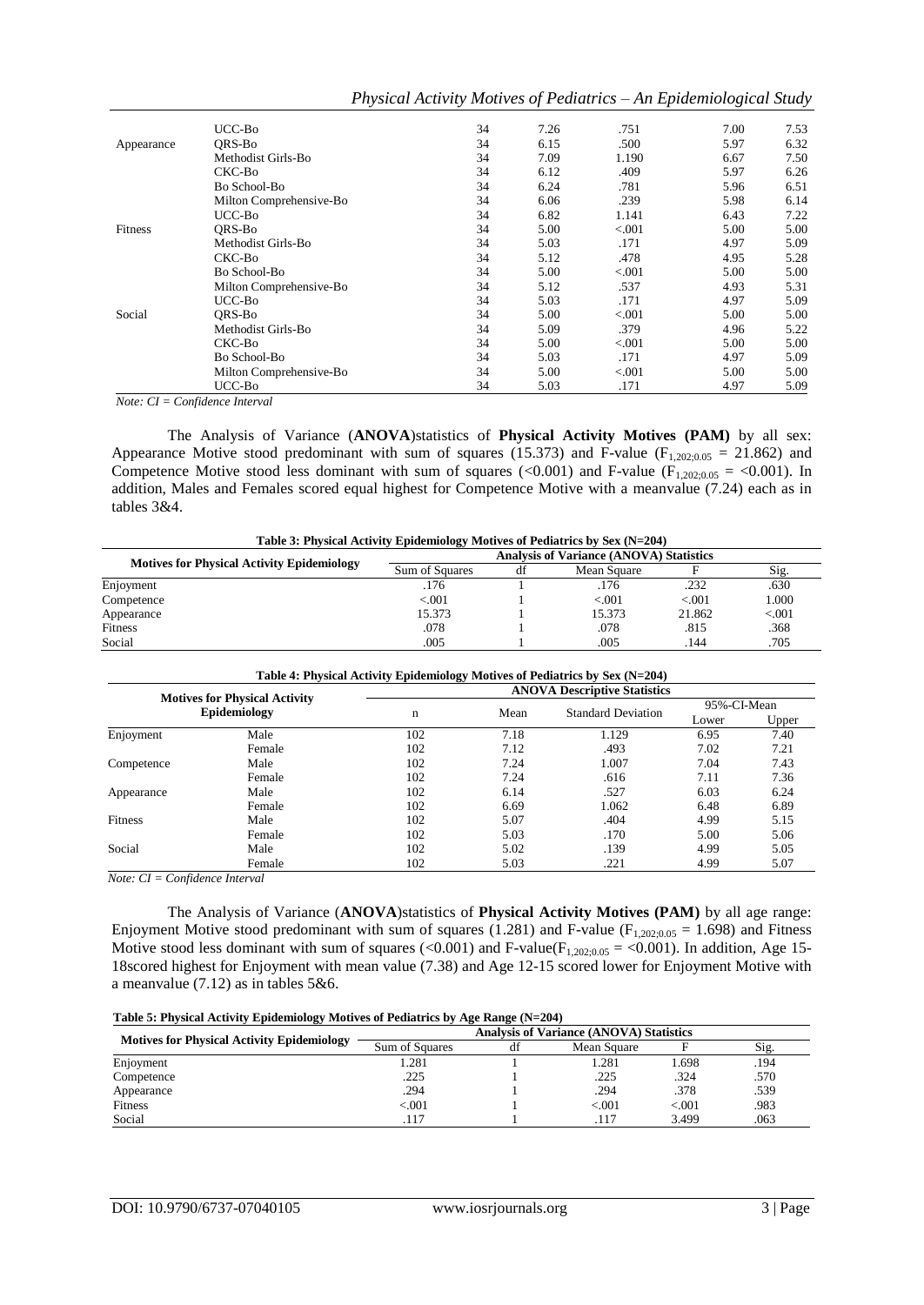|                |                                                   | <b>ANOVA Descriptive Statistics</b> |      |                           |             |       |  |
|----------------|---------------------------------------------------|-------------------------------------|------|---------------------------|-------------|-------|--|
|                | <b>Motives for Physical Activity Epidemiology</b> |                                     | Mean | <b>Standard Deviation</b> | 95%-CI-Mean |       |  |
|                |                                                   | $\mathbf n$                         |      |                           | Lower       | Upper |  |
| Enjoyment      | $12 - 15$                                         | 183                                 | 7.12 | .850                      | 7.00        | 7.24  |  |
|                | $15-18$                                           | 21                                  | 7.38 | 1.024                     | 6.92        | 7.85  |  |
| Competence     | $12 - 15$                                         | 183                                 | 7.22 | .838                      | 7.10        | 7.35  |  |
|                | $15 - 18$                                         | 21                                  | 7.33 | .796                      | 6.97        | 7.70  |  |
| Appearance     | $12 - 15$                                         | 183                                 | 6.40 | .858                      | 6.27        | 6.52  |  |
|                | $15 - 18$                                         | 21                                  | 6.52 | 1.078                     | 6.03        | 7.01  |  |
| <b>Fitness</b> | $12 - 15$                                         | 183                                 | 5.05 | .319                      | 5.00        | 5.10  |  |
|                | $15 - 18$                                         | 21                                  | 5.05 | .218                      | 4.95        | 5.15  |  |
| Social         | $12 - 15$                                         | 183                                 | 5.02 | .165                      | 4.99        | 5.04  |  |
|                | $15 - 18$                                         | 21                                  | 5.10 | .301                      | 4.96        | 5.23  |  |

**Table 6: Physical Activity Epidemiology Motives of Pediatrics by Age Range (N=204)**

*Note: CI = Confidence Interval*

# **IV. Discussion**

Physical activity motives of paediatrics will serve as remedial and rehabilitation measures for functional movement imbalance (FMI) in children, which is mostly due to physical inactivity in school and at home.Functional movement imbalance in children will lead to non-communicable diseases (NCDs) such as quotients deficiency (QD) in the holistic development of children. This can be evidence in the physical activity motives of paediatrics survey under discuss focusing on the schools, sex and the age range of the children.

Under schools, epidemiological surveillance result indicates that physical activity motives (PAM) of pediatrics favour more of appearance motive, competence motive and enjoyment motive when compared amongst schools, which is an indication of both intrinsic and extrinsic motives for physical activity (IE-MPA). This survey is in linewith theepidemiological surveillance screening of functional movement (ESS-FM)in children and adolescents physical activity<sup>[31][30]</sup>.

Under sex, the epidemiological surveillance result indicates that physical activity motives (PAM) of pediatrics favour more of appearance motive, competence motive and enjoyment motive when compared between males and females (sex), which also supports both intrinsic and extrinsic motives for physical activity (IE-MPA). This survey is in linewith theepidemiological surveillance screening of functional movement (ESS-FM)in children and adolescents physical activity<sup>[31][30]</sup> .

Under age range, the epidemiological surveillance result indicates that physical activity motives (PAM) of pediatrics favour more of enjoyment motive, appearance motive and competence motive when compared byage range, which again supports both intrinsic and extrinsic motives for physical activity (IE-MPA). This survey is in linewith theepidemiological surveillance screening of functional movement (ESS-FM)in children and adolescents physical activity<sup>[31][30]</sup>.

# **V. Conclusion And Recommendation**

Conclusively therefore, appearance motive, competence motive and enjoyment motive stood out predominant amongst other motives when surveillanced by schools, sex and age range thereby supporting both intrinsic and extrinsic motives for physical activity motives of pediatrics. Which is an indication of remedial and rehabilitation measures for functional movement imbalance (FMI) and quotients deficiency (QD) amongst children.

In recommendation, that physical activity for pediatrics be more successful with emphasis placed on allowing the children to freely (though carefully guided) choose their motives for engaging in physical activities. In addition, emphasize public health education in schools for children to understand about preventing cardiovascular related diseases under non-communicable diseases (NCDs) and maintaining functional movement balance (FMB) and quotient efficiency (QE).

# **References**

- [1]. Bebeley, S. J. 2016c. Adolescents' Health Literacy Level of Asthma due Environmental, Physical and Medical Conditions; PARIPEX-Indian Journal of Research: 5**(6)**, 7-9.
- [2]. Bebeley, S. J. 2016b. Adolescents' Health Literacy Level of Muscle Atrophy due Physical, Medical and Exercise Factors; PARIPEX-Indian Journal of Research 5**(5)**, 7-9
- [3]. Bebeley, S. J. 2016d. Adolescents' Health Education Literacy Level of Stress due Cognitive, Emotional and Physical Factors; PARIPEX-Indian Journal of Research: 5**(7)**, 19-21.
- [4]. Bebeley, S. J. 2016a. Adolescents' Knowledge about the Contraindications of Muscle Weakness due Central Fatigue, Peripheral Fatigue and Lactic Acid as Health Education Strategy in Lifestyle Management; PARIPEX-Indian Journal of Research 5**(4)**, 2-4
- [5]. Bebeley, S. J. 2015. An Investigation into the Measurement Level of Maximum Volume of Oxygen Consumption Using Cooper 12- Minutes Run-Test; Journal of Exercise Science and Physiotherapy: 11**(2)**, 65-75.